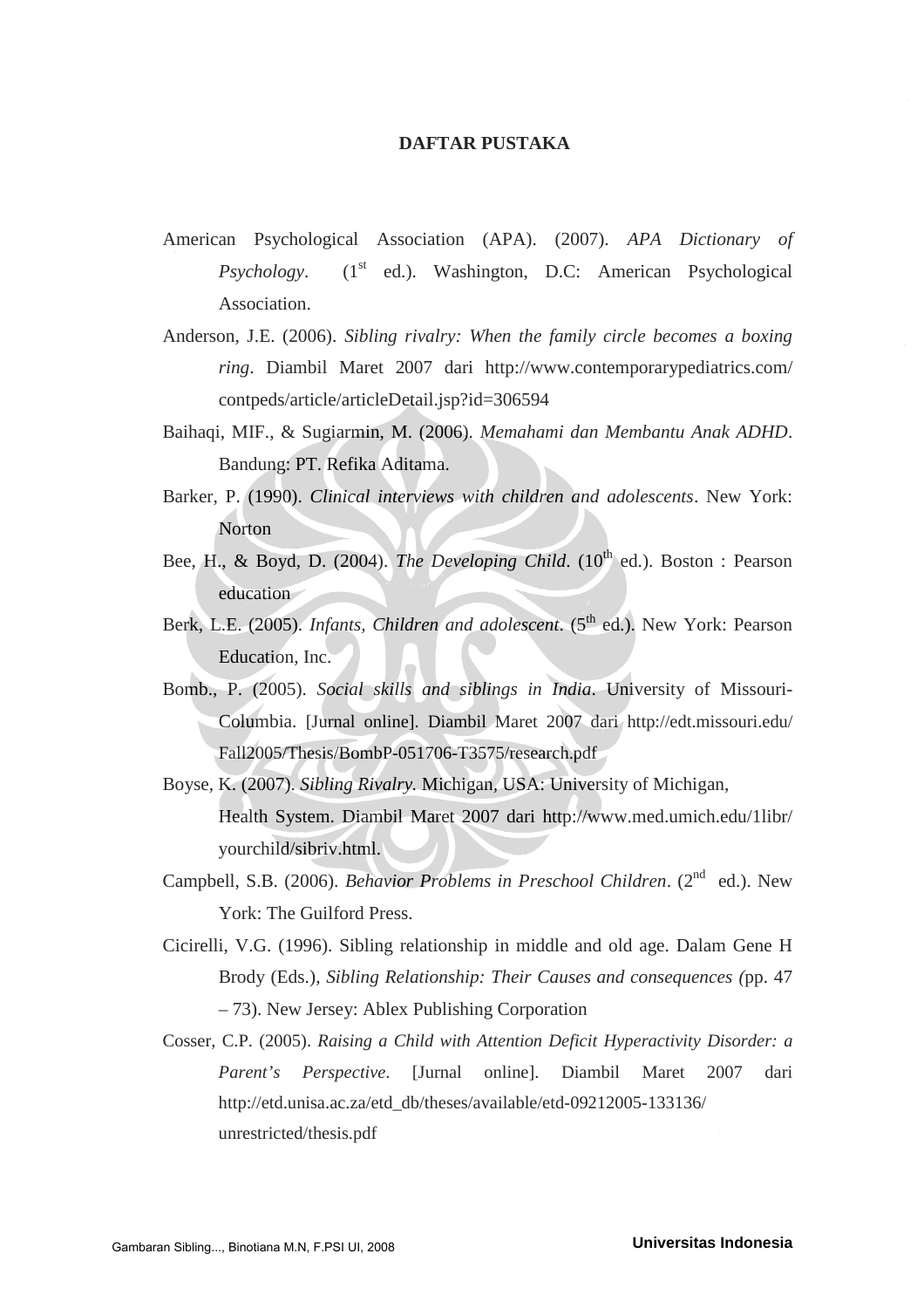- Dunn, J. (1992). Sisters and Brothers: Current issues in Developmental Research. Dalam Boer, F., Dunn., J (Eds). *Children's Sibling Relationships: Developmental and Clinical Issues.* New Jersey: Lawrence Erlbaum Associates. [Book Online] Diambil Maret 2007 dari www.questia.com/PM.qst?a=o&d=9130325
- Ferrer, M., & McCrea, S. (2002). *Sibling Rivalry*. Diambil maret 2007 dari edis.ifas.ufi.edu/pdffiles/HE/HE11000.pdf.
- Edwards, R., et. al. (2006). *Sibling Identity and Relationships: Sister and Brother*. New York: Routledge Taylor and Fracis Group.
- Faber, A., Mazlish, E. (2000*). Siblings Without Rivalry: How to Help Your Children Live Together So You Can Live Too.* (10<sup>th</sup> edition).USA: Avon Books.
- Helms, D.B., Turner, J.S. (1976). *Exploring Child Behavior*. New York: W.B. Saundres Company

Kennedy, M. (2003). *Bila Anak Cemburu*. Jakarta : Erlangga

- Kilic, B.G., Sener, S. (2005). *Family functioning and psychosocial characteristics in children with attention deficit hyperactivity disorder with comorbid oppositional defiant disorder or conduct disorder*. Turk Psikiyatri Derg. 2005 Spring;16(1):21-8. Turkish. [jurnal online] diambil Maret 2007 dari http://www.turkpsikiyatri.com/en/pdfRedirecter.aspx?Id= 493
- Levy, D.M. (1942). *The Hostile Act*. Psychological Review, vol 48, pp 356-361. Diambil Maret 2007 dari http//:psychlassics.yorku.ca/Frust/Agg/levy.htm
- Mash, E.J., Wolfe, D.E. (2005). *Abnormal Child Psychology*. (5<sup>th</sup> ed.). USA: Thompson Wadsworth.
- McDougall, M.R., Hax, D.A., Bennet, K.S. (2006). *Having Co-Twin With Attention-Deficit Hyperactivity Disorder*. Journal Twin Research and human Genetics Volume 9 Number 1 pp 148-154 [online journal]. Diambil Maret 2007 dari http://twinsandmultiples.org/downloads/pubs/mcdougall 2006.pdf
- Mander, G. (1991). *Sibling Rivalry and Competitiveness*. British Journal of Psychotherapy 7 (4), 368–379 [online journal]. Diambil Maret 2007 dari http://www.blackwell-synergy.com/doi/abs/10.1111/j.1752-0118.1991. tb01142.x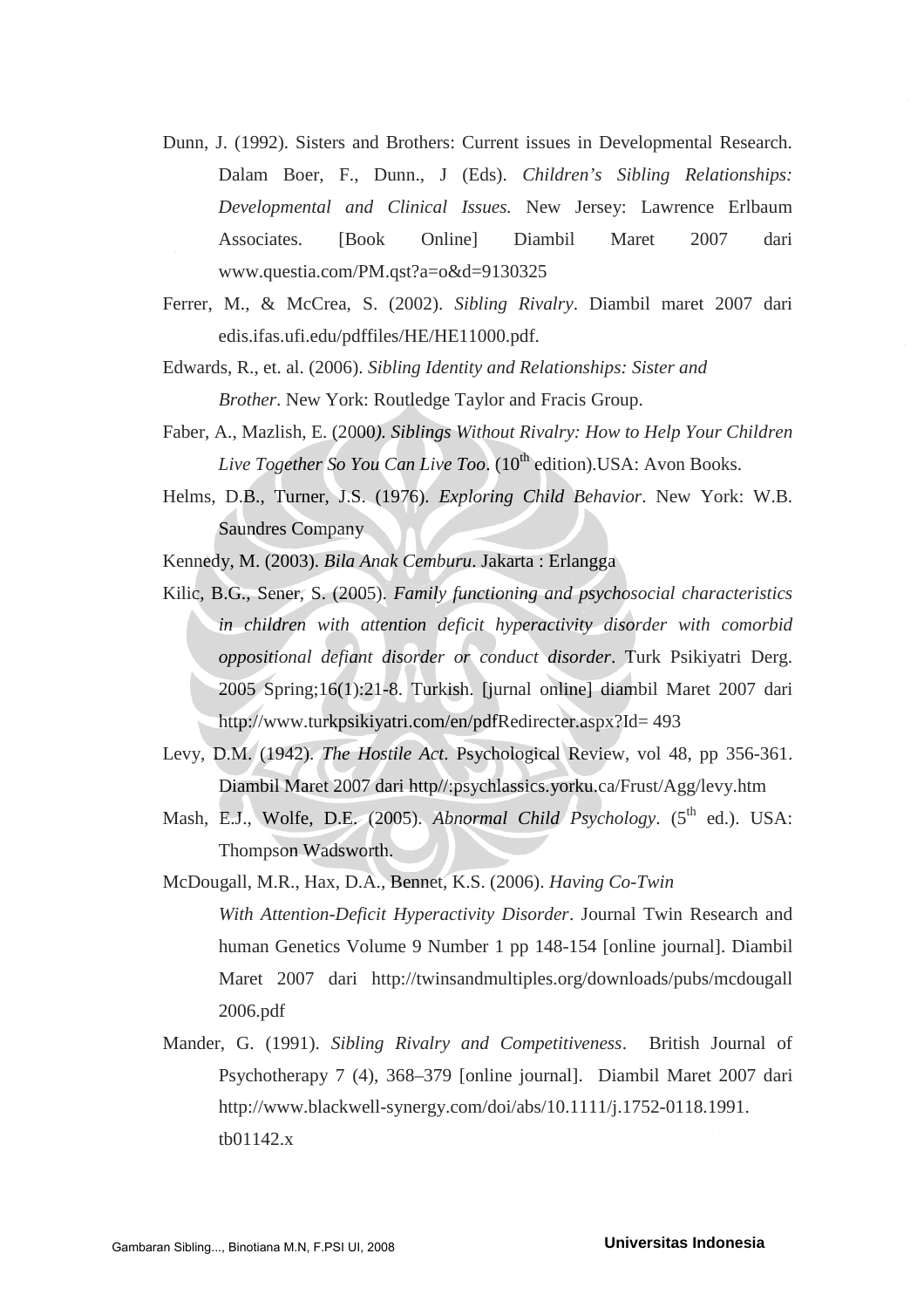Molgaard, V.K. (1997). *How to Stop Sibling Rivalry*. Iowa: Iowa State University. Diambil Maret 2007, dari //www.nncc.org/Release/sibling. rivalry.html.

Munden, A., Arcelus, J. (1999). *The AD/HD Handbook: a guide for parents and professionals on Attention Deficit / Hyperactivity Disorder*. London: Jessica Kingsley Publishers. University of Queensland.

Nicholson, V. (2003). *Living with brothers and sisters.* diambil September 2006 dari www.uen.org/lessonplan/preview.cgi?LPid=4566

- Noller, P., Smith, A.B., Conway, S. (2007). *Comparison and competition in sibling and twin relationships : A self evaluation Maintenance Persepctive.* University of Quensland. Diambil Maret 2007 dari http://www.sydneysymposium.unsw.edu.au/2007/Chapters/Noller SSSP07.pdf
- Papalia., D., Olds, S.W., Feldman, R.D. (2004). Human Development. (10<sup>th</sup> edition). USA: McGraw-Hill
- Patton, M.Q. (2002). *Qualitative Research & Evaluation Method.* 3rd edition. USA: Sage Publication, Inc
- Sandelowski, M. (2000). *Focus on Research Methods: Whatever Happened to Qualitative Description*. Research in Nursing and Health, 2000, p.334-340. North Carolina: John Wiley and sons Inc. diambil Maret 2008 dari http://pages.cpsc.ucalgary.ca/~sillito/cpsc-601.23/readings/ sandelowski-2000.pdf
- Santrock, J.W. (2007). *Child Development*. (11<sup>th</sup> ed.). New York :" McGraw-Hill International Edition
- Santrock, J.W. (2004). *Life Span Development.* (9<sup>th</sup> ed.). USA: McGraw-Hill
- Sattler, J. M. (2002). *Assessment of children*. USA: Jerome Sattler publisher, Inc.
- Sawicki, J.A. (1997). *Sibling rivalry and The New Baby: Anticipatory Guidance and Management Strategies*. *Journal of Pediatric and Nursing*, Vol 23, No. 3. [online journal]. Diambil Maret 2007 dari http://www.highbeam.com/doc/1G1-19556572.html
- Shaffer, D.R. (2002). *Childhood and Adolescence: Developmental Psychology.* (6<sup>th</sup> ed.). USA: Wadsworth Group
- *Sibling Rivalry* dalam http://www.answers.com/topic/sibling-rivalry-1